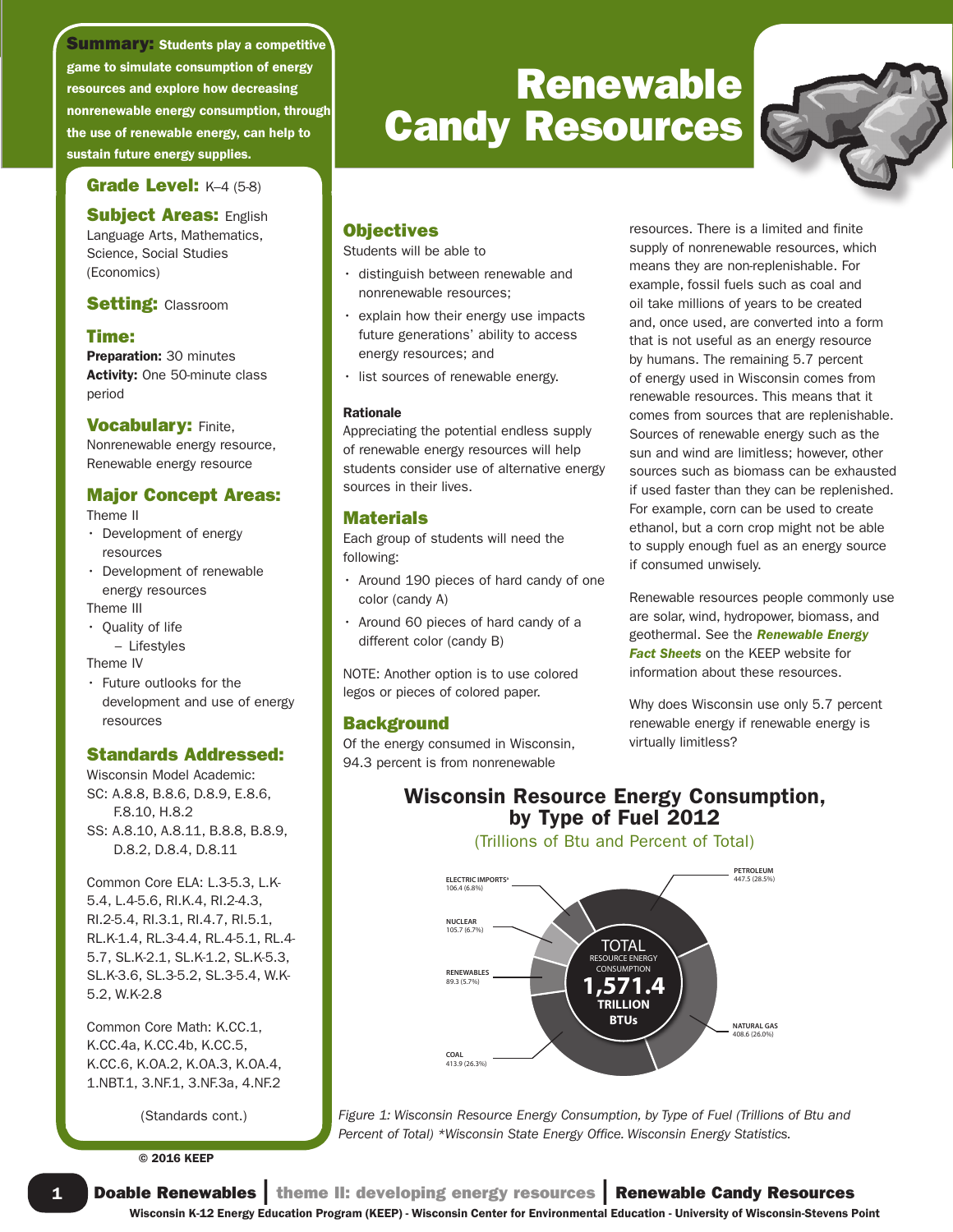There are barriers that prevent renewable energy from being a popular alternative for many homeowners, businesses, utilities, and governments.

Cost is one example of a barrier. The up front costs of systems, such as solar panels, may discourage people from buying and installing systems. When consumers consider purchasing renewable energy systems, they are often concerned about payback; they want to recover the initial cost of purchasing and installing a renewable energy system through its production of energy. With the current prices of energy, some renewable energy systems will accomplish a full payback within their lifespan. Factors that influence payback include the type of technology, resource used, and location. If demand, production, and technological advances in renewable energy increase, equipment and installation prices will be reduced and the likelihood of payback will increase. Moreover, although renewable energy resource technologies appear more expensive than nonrenewable resources like coal and oil, external costs and subsidies associated with nonrenewable energy should be considered. Government subsidies reduce the costs of nonrenewable resources, although incentives for using renewable energy are also becoming more common. External costs, or externalities, include environmental damage, property damage, civil unrest, war, and health care. These externalities are not reflected in the market price of nonrenewable energy.

Another important consideration is that most renewable energy sources, such as the sun, wind, and water, are free. Development and production investments go toward materials and labor rather than purchasing fuel. Moreover, the money for developing, purchasing, and installing technology is usually spent within the United States and is frequently spent within the same state or town where the

resource is located. Therefore, buying and using renewable energy resources can help make the United States less dependent on other nations for fossil fuels. Renewable energy use is growing worldwide and technologies related to using alternative fuel sources continue to improve and become more efficient. In the future, it is inevitable that the percent of renewable energy resources used will increase and could become a significant source of energy resource consumption in Wisconsin as well as the rest of the United States.

#### Procedure

#### **Orientation**

Ask students if they like candy. If they had a large supply of candy, would they eat it all at once, randomly as desired, or spread their candy consumption out over time? Although energy may not seem as interesting as candy, it is an important part of our lives. Ask students what they like to do for fun and write a list on the chalkboard. Circle activities that require an energy source (battery, electricity, fuel). Ask students if they can find the connection between all the circled items. Do students think we have an endless supply of energy to do these things?

#### **Steps**

- **1.** Ask four students to volunteer to come to the front of class to simulate energy consumption (an alternative is to divide the class into groups of four and have each group participate).
- 2. Place the candy (190 pieces of candy A and 11 pieces of candy B) on a table or on the floor in the middle of the students and explain that it represents an energy resource. NOTE: If students ask about the different colors say that you will explain later.

NGSS: K-ESS3-3, 4-ESS3-1, 5-ESS3-1 SEP: Obtaining, Evaluating, and Communicating Information DCI: ESS3.A: Natural Resources, ESS3.C: Human Impacts on Earth Systems CCC: Connections to Nature of Science, Cause and Effect, Systems and System Models

- **3.** Tell students that they represent energy consumers and will have five seconds to grab or consume the energy they need. At this time they should not speak to each other nor eat the candy. If they ask for details (such as how much energy they should grab) tell them they'll need to figure it out for themselves. Explain that they will need 11 pieces of candy to meet their current energy use, but that each student may choose the number of pieces to collect.
- 4. Give students five seconds to grab or consume the energy they need. Students can only collect one piece at a time. If necessary, try to foster some competition by noting if one student is getting more than the others.
- **5.** Note if there are any candies left in the pile. Tell them that these are the remaining resources that are available for them to consume in the next round.
- **6.** Before beginning the next round, ask them to show what candy they have and count the number of candy B's. For every piece of candy B they have, add an equal number of candy B back into the pile. For example, if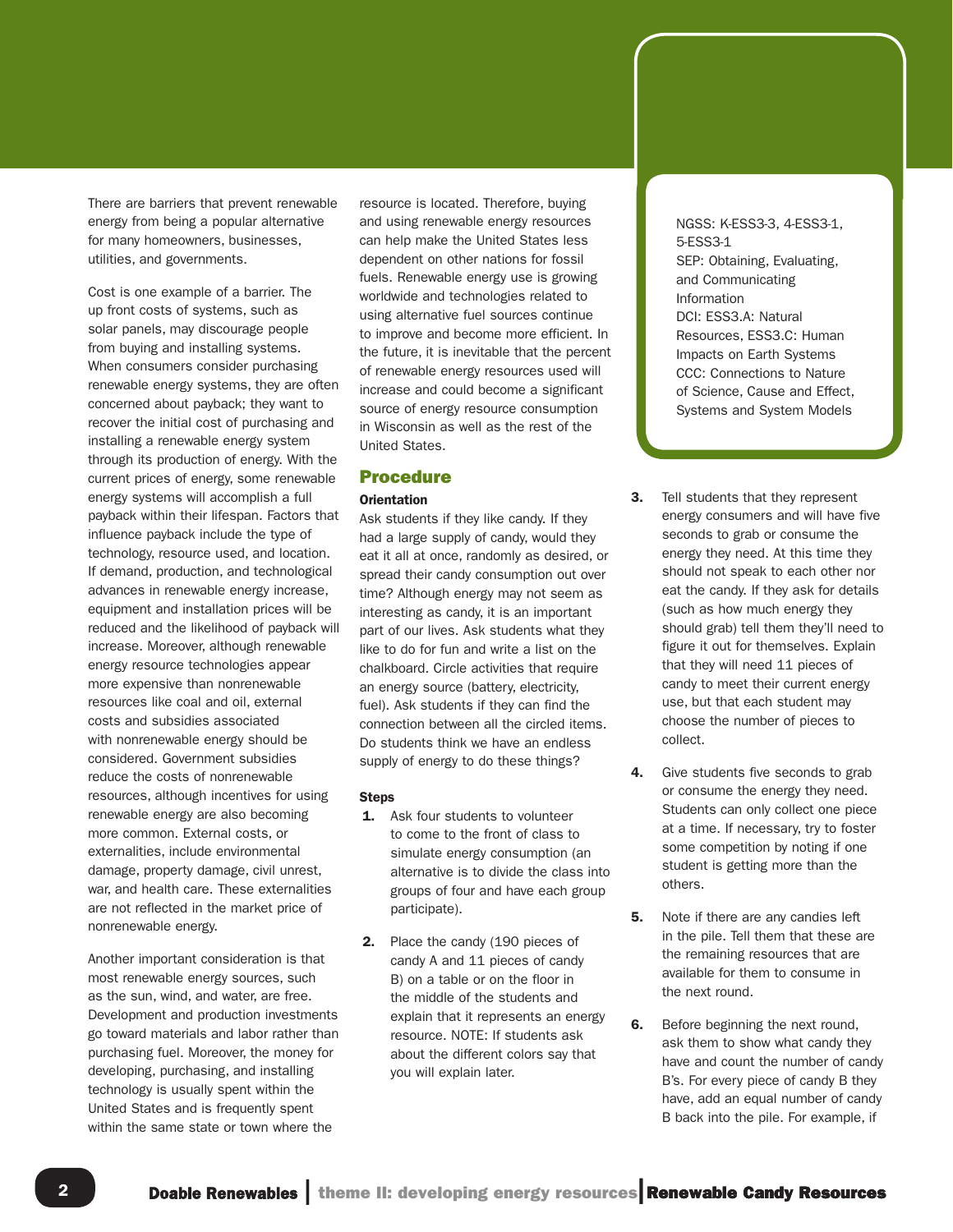the students happened to grab three candy B's, add three candy B's to the central pile. Remind students they are not to speak yet.

- 7. Give students another five seconds to grab resources and replace any of the candy B pieces they grab. Continue rounds until there are only candy B's left.
- 8. After students have returned to their seats (they can eat some candy at this time), discuss the results of the game. Were students able to obtain a consistent amount of energy for each round? What affect would this energy consumption have on future users?
- **9.** Ask students what they think candy B represented. Help them to understand that it was a renewable energy resource and that it could be replenished (candy A represented nonrenewable resources). Ask students to list sources of renewable energy. Note that there were only eleven pieces of candy B in the pile; tell them this represents the amount of renewable energy resources currently used in Wisconsin. Do students think this is enough? Discuss reasons why the percentage isn't higher and garner students' reactions.
- 10. Tell students that learning about the types of renewable energy resources will help them understand why they are or are not being used. Review each of the types of renewable energy commonly used in Wisconsin (see Background). Have students in groups or individually research one or more of these resources on the Internet or in the library and prepare reports on current and potential renewable energy use in Wisconsin.

#### Closure

3

Have students share the results of their research and discuss outlooks for increased renewable resource use in Wisconsin. Make sure they explain why each resource is renewable or replenishable.

Comment on ways they can promote use of renewable energy. Tell students they can begin using renewable energy now. How might they use the wind and sun for energy? For example, to some extent they can use the sun to heat their homes and the wind for cooling. Challenge students to look for examples of renewable energy use in Wisconsin and post their observations on a bulletin board or in a class journal.

#### Assessment

#### Formative

- Can students distinguish between renewable and nonrenewable resources?
- Can students explain how today's consumption of energy might affect future generations?
- Can students list examples of renewable energy resources?

#### **Summative**

Have students suggest how the "Renewable Candy Resources" activity could be further adjusted to allow more people to use the same amount of energy resources. For example, appliances are becoming more efficient and need less energy. Therefore, the game could be adjusted so that each member only needs five energy units instead of eleven. Utilize the questions in the discussion session of the **Procedure** above to assess learning and critical thinking skills.

#### Extensions

To demonstrate how energy resource consumption is complicated by population growth and rates of growth, divide the class into four unequal groups. Group one is comprised of only one student, group two has half the class, and divide the rest of the class somewhat equally between the other two groups. Tell the students that one student in each group collects the energy for the rest of the group. Play

the game in five second rounds and discuss the "fairness" of the game. Tell the students that the different group sizes represent different countries in the world and have them guess which country is represented by the United States versus India or China. Tell students that not only do countries such as the United States consume more energy for fewer people, we also have advanced technologies that enable us to use energy more quickly. Ask students how might the game be adjusted to simulate this? For example, the groups with advanced technologies might have a bowl or a large scoop to help them gather resources or be allowed more time to consume what they want. In 2013, the U.S. utilized about 97 quadrillion Btu of primary energy. This means over 18% of the energy used throughout the world was consumed by 4.5 percent of the world's population (Americans). In 2016, the United States was home to 323 million people and nearly 7.3 billion filled Earth's inhabitable places. Even more importantly, the U.S. population is currently increasing by a rate of one person every 8 seconds. The use of renewable resources coupled with energy conservation and increased efficiency of energy offers us an opportunity to help sustain future energy supplies.

Collect 20 to 40 items that are made from commonly used nonrenewable energy sources. Use products or pictures of items listed on the attached *Oil (Petroleum) Products* as a start. Scatter the nonrenewable energy source items over a number of tables, with a labeled number on each. Have the students walk around the room listing items (and their corresponding number) under two topic headings: product of nonrenewable sources and product made of renewable sources. Once students have individually had a chance to list the items under each category, ask them to break into groups of two to three students and combine their lists, debating with reason any products under disagreement. Have student groups then share their combined lists with the rest of the group. Students